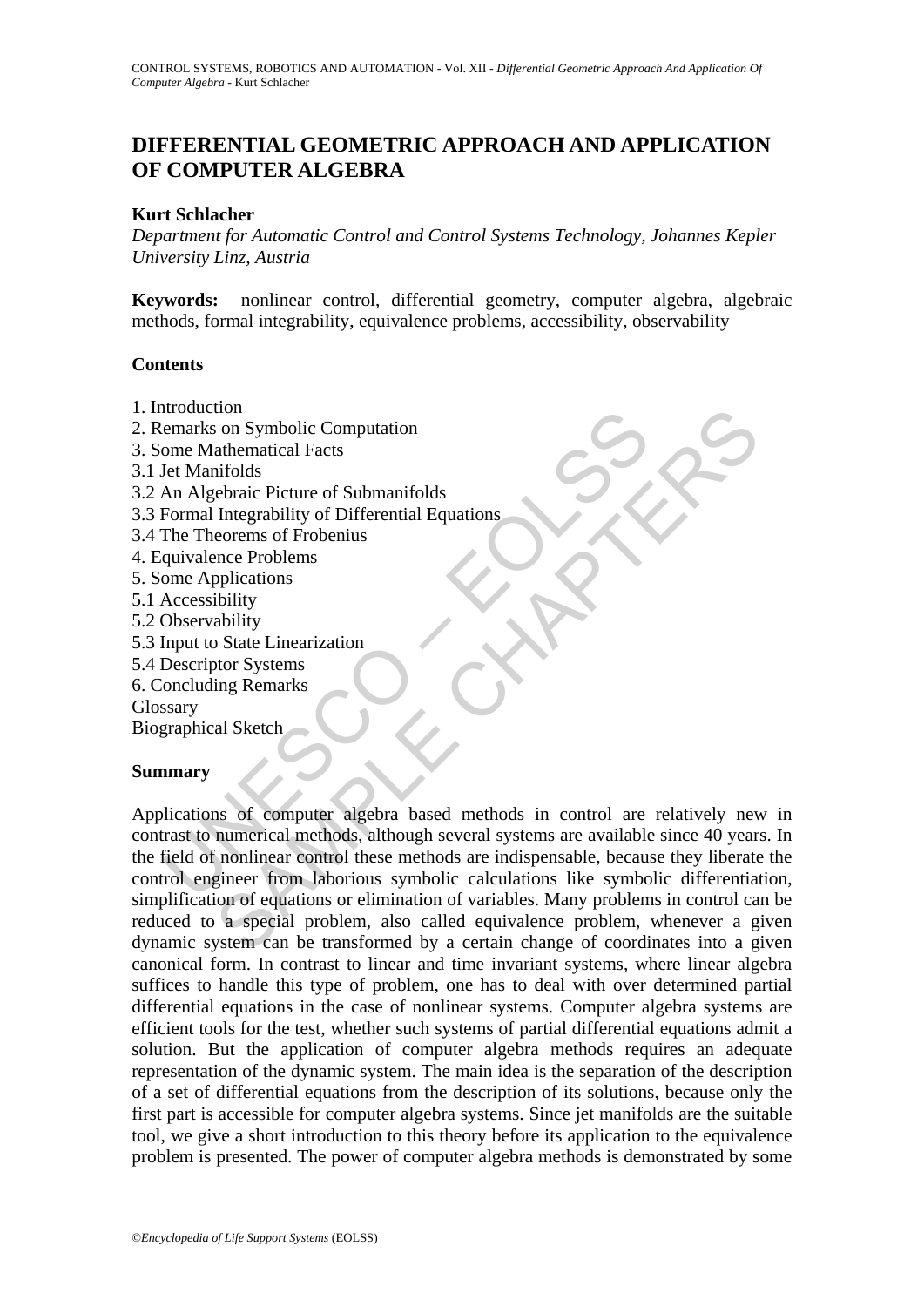selected problems of nonlinear control, like the accessibility or observability problem or the input to state linearization problem. Apart from these standard problems, we discuss also applications of the proposed methods to implicit systems.

### **1. Introduction**

The idea of doing algebraic calculations on computers is not new, from 1960 numerous computer algebra systems have appeared on the market which show that one can go beyond purely numerical computations. Interestingly enough, there was only a little number of applications in control until the middle of the eighties, when nonlinear control and differential geometry were brought together. The success of this approach was accompanied by the development of new and powerful computer algebra systems, which are now available on nearly any computer platform. Besides simple examples, the new methods in geometric control require the performance of straightforward but very tedious symbolic computations, and computer algebra systems seemed to be the right tool to overcome this problem. After a short period of enthusiasm, the disappointment prevailed since it seemed that computer algebra systems were not capable to solve problems more complex than text book examples. The main reason for this failure was the belief that symbolic algorithms should be developed in the same way as numeric ones and that is sufficient to transfer formulas and algorithms, of course very complex ones, simply from a text book into the algebra system.

methods in geometric control require the performance of straigly<br>ous symbolic computations, and computer algebra systems seen<br>to overcome this problem. After a short period of enthusiasm, t<br>ailed since it seemed that compu ds in geometric control require the performance of straightforward but<br>nbolic computations, and computer algebra systems seemed to be the proformance it sproblem. After a short period of enthusiasm, the disappoint<br>increase Let us take a short look at the basic algorithms for accessibility or observability, etc. for nonlinear systems, which can be found in textbooks, from a computational point of view. These algorithms require symbolic differentiation, the determination of the rank of matrices, and the solution of special kinds of partial differential equations. Symbolic differentiation can be performed in a straightforward manner, but the determination of the rank of a matrix requires the test, whether a symbolic expression equals zero. Unfortunately, the latter problem is a hard one in symbolic computation. If this problem is not treated thoroughly, then an algorithm may fail to handle the problem correctly. The symbolic determination of the solution of sets of ordinary or even partial differential equations is an even more complex problem. It is a very interesting field of research, but also far beyond this chapter.

The goal of this chapter is to show that many problems in geometric control can often be reduced to a test, whether a system of overdetermined algebraic, ordinary differential or partial differential equations admits a solution. From a computational point of view this check requires two basic operations, the differentiation of symbolic expressions and the elimination of variables from a set of equations. The idea is to separate the check for the existence of a solution strictly from the determination of the solution itself. The check can often be performed efficiently by algebra systems, whereas the determination of the solutions requires more advanced methods. To get an impression of this approach, we consider the control system

$$
\dot{x}^{\alpha} = x_1^{\alpha} = f^{\alpha}(x, u), \quad \alpha = 1, \dots, n
$$
 (1)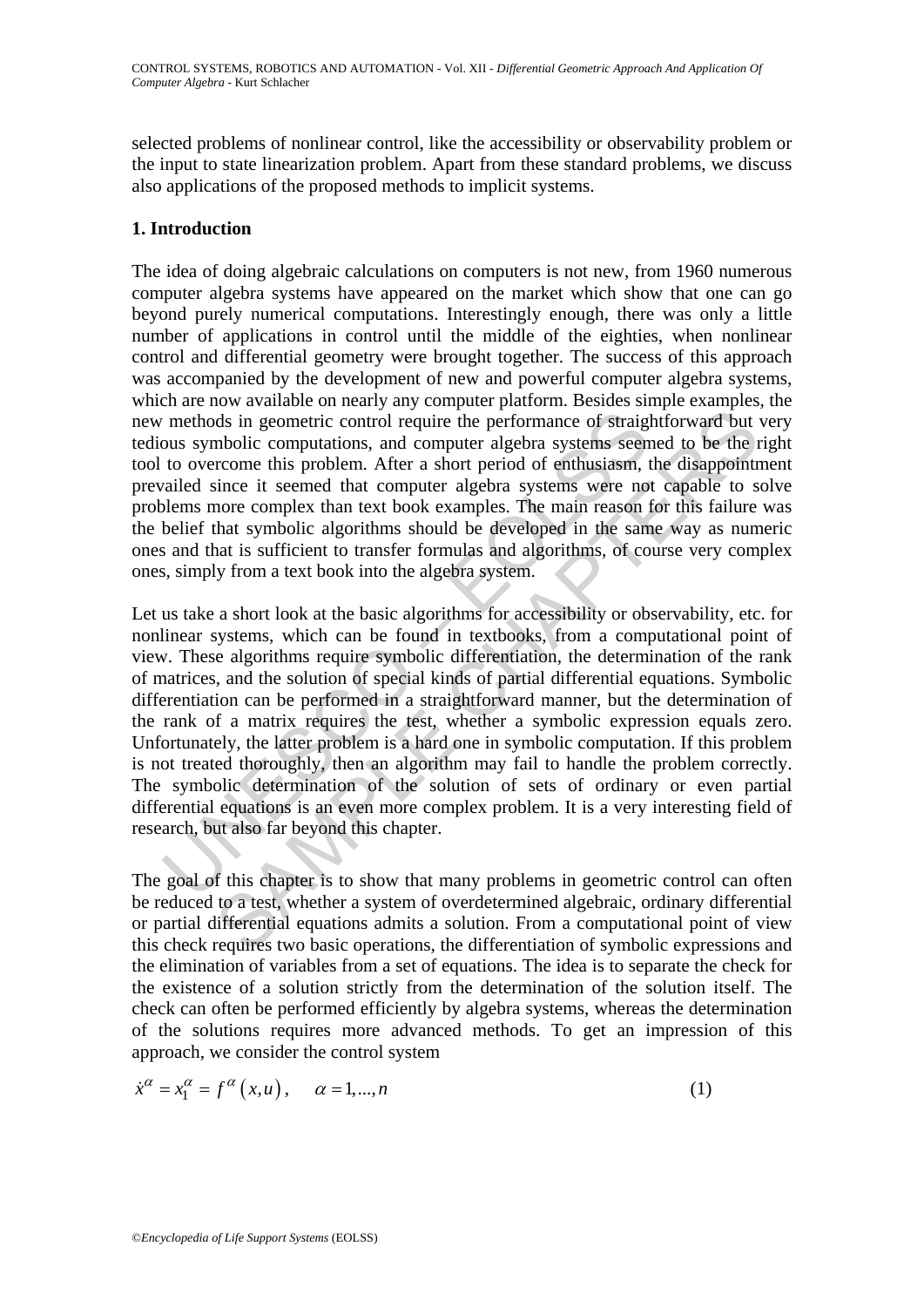of *n* ordinary differential equations with the state  $x \in \mathbb{R}^n$  and the single input  $u \in \mathbb{R}$ . the symbols  $\dot{x}^{\alpha}$  or  $x_1^{\alpha}$  denote the derivative of the dependent variable  $x^{\alpha}$  with respect to the independent variable  $t \in \mathbb{R}$ . Given the system

$$
\overline{x}_1^{\alpha} = \overline{f}^{\alpha}(\overline{x}, \overline{u}) \quad , \quad \alpha = 1, ..., n \tag{2}
$$

we pose the problem, whether there exists a coordinate transformation

$$
\overline{x}^{\alpha} = \varphi^{\alpha}(x) \quad , \quad \overline{u} = \psi(x, u), \tag{3}
$$

such that any solution of (1) is mapped to a solution of (2) and vice versa. From  $(1),(2),(3)$  it follows that the transformation  $(3)$  meets the following set of partial differential equations of first order

$$
\sum_{\beta=1}^{n} \partial_{\beta} \varphi^{\alpha}(x) f^{\beta}(x, u) = \overline{f}^{\alpha}(\varphi(x), \psi(x, u)) \quad , \quad \partial_{\beta} = \frac{\partial}{\partial x^{\beta}} \tag{4}
$$

 $\vec{C}_{3=1} \partial_{\beta} \varphi^{\alpha}(x) f^{\beta}(x, u) = \overline{f}^{\alpha}(\varphi(x), \psi(x, u))$ ,  $\partial_{\beta} = \frac{\partial}{\partial x^{\beta}}$ <br>  $\alpha = 1,...,n$ . A good strategy is to tackle this problem in two step<br>
step is to derive necessary and locally sufficient conditions for<br>
where for  $\alpha = 1, \ldots, n$ . A good strategy is to tackle this problem in two steps. The goal of the first step is to derive necessary and locally sufficient conditions for the solvability of (4), whereas the determination of the functions  $\varphi^{\alpha}, \psi$  is postponed to the second step. As mentioned above, this chapter is focused on the first step, where computer algebra systems turned out to be most useful currently. Roughly speaking, we present algorithms which allow us to check the local solvability of the problem, but we are not able to construct the symbolic solution in general. However, also computer algebra methods for ordinary and partial differential equations are making fast progress and they have already reached a level higher than that of even well trained engineers.

 $\alpha(x) f^{\beta}(x, u) = \overline{f}^{\alpha}(\varphi(x), \psi(x, u))$ ,  $\partial_{\beta} = \frac{\partial}{\partial x^{\beta}}$  (4)<br>
..,*n*. A good strategy is to tackle this problem in two steps. The goal of<br>
sto derive necessary and locally sufficient conditions for the solvabilit<br>
as This chapter is organized as follows. First we start with some remarks on symbolic computation and summarize the most important mathematical facts for a computer algebra adequate description of control problems, presented later on. The main idea of the approach presented here is the separation of the description of a set of differential equations from the description of its solutions, because computer algebra systems can handle only the equations efficiently in contrast to the problem of the determination of their solutions. If additionally these equations are of a polynomial type, then one can use powerful algebraic tools like Groebner bases or algebraic elimination theory. The following section is devoted to the equivalence problem of two dynamic systems, where we discuss the first system can be converted to solutions of the second one? The usefulness of this problem is evident, since one can reduce seemingly new problems in many cases to solved ones. The price, one has to pay, is that these transformations are solutions of systems of over determined partial differential equations. But this problem has been discussed in detail in the previous section. We demonstrate the presented approach with the help of the accessibility, the observability, and the input to state linearization problem. Apart from these standard problems, we discuss also applications to implicit control systems, where computer algebra methods are even more important than for explicit systems. Finally, we bring this chapter to an end with some concluding remarks.

#### **2. Remarks on Symbolic Computation**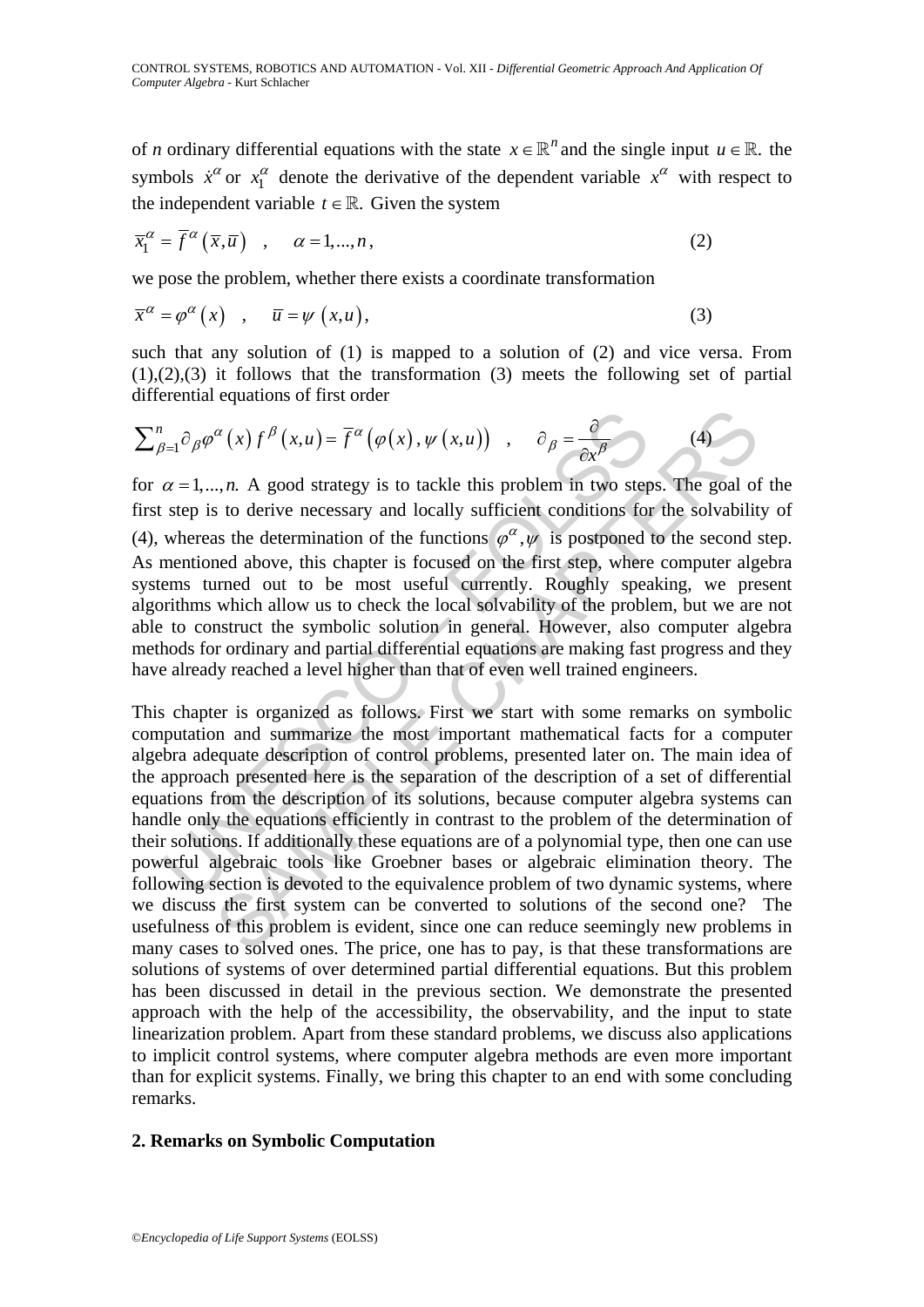Computer algebra systems have historically evolved in several stages. MACSYMA, SCRATCHPAD, REDUCE, and MUMATH, available since the late 1960s, belong to the first generation. The second generation with MAPLE and MATHEMATICA made computer algebra applications popular in applied mathematics and engineering. Currently, the third generation with AXIOM, MAGMA or MUPAD is on the market. Of course, this enumeration cannot be complete, since many specialized products are available in addition.

When engineers start to use computer algebra systems, they have to face the problem that these systems are not simply a replacement for doing symbolic calculations by hand, since they require new techniques for being used efficiently. E.g., let us look at simple operations like addition, multiplication, etc. Performing these operations with floating point numbers, one may assume that their execution time is independent of the data. That is not at all true for symbolic computation, where the data are symbolic expressions and the execution time heavily depends on the size of the data. Additionally, there is no canonical representation of the data and the user must take care of it. Factors of 10 to 1000 for the execution time can easily be gained or lost, since the execution time does not depend on the number of operations only but also on the size of the data and on their representation. For numerical computations one prefers algorithms with a small number of operations. Since in symbolic computation also the size of data should be kept small, often algorithms are used that are avoided in numerical problems. A simple example is the check, whether *k* vectors

$$
v_j = \sum_{i=1}^n v_j^i e_i
$$
,  $v_j^i \in \mathbb{R}$ ,  $k \le n$ ,  $\text{span}\{e_i\} = \mathbb{R}^n$ 

That is not at all true to r symbolic computation, where the data are symthation<br>
actions and the execution time heavily depends on the size of the constitutionally, there is no canonical representation of the data and th are linearly independent. The test, whether rank  $\left[\nu_j^i\right] < k$  is met, gives the right answer. It can be performed by Gaussian elimination in a straightforward manner. An alternative approach is based on the Grassmann algebra  $\wedge (\mathbb{R}^n)$  of  $\mathbb{R}^n$  with the Grassmann or exterior product ∧, which is implemented in any advanced computer algebra system. The test takes the simple form  $\bigwedge_{j=1}^{k} I^{y_j} = 0$ , and its performance with symbolic data is in most cases higher than the Gaussian elimination. (Roughly speaking, the Grassmann product  $\wedge$  is the generalization of the cross product  $\times$  from  $\mathbb{R}^3$  to  $\mathbb{R}^n \cdot n \ge 1$ .

A difficult problem in symbolic computation is the test whether two expressions are equal in some mathematical sense. E.g., let *e* denote the symbolic expression

$$
e = 2\sin^2(x) = \cos(2x)
$$

and let us perform the test ? *e*=1 on a computer algebra system. Without use of trigonometric simplifiers the answer will be  $e \neq 1$ , since the system compares the pattern of the expressions, which are obviously different. Of course, we get the correct answer applying the suitable trigonometric simplifier. Therefore, the user has to select the correct simplifiers that ought to be applied. Fortunately, problems of this type can be reduced to an ideal membership problem, well known in algebra and algebraic geometry. Let  $f^{\alpha} \in \mathbb{K}[x^1, ..., x^p], \alpha = 1, ..., q$  denote q polynomials in the unknown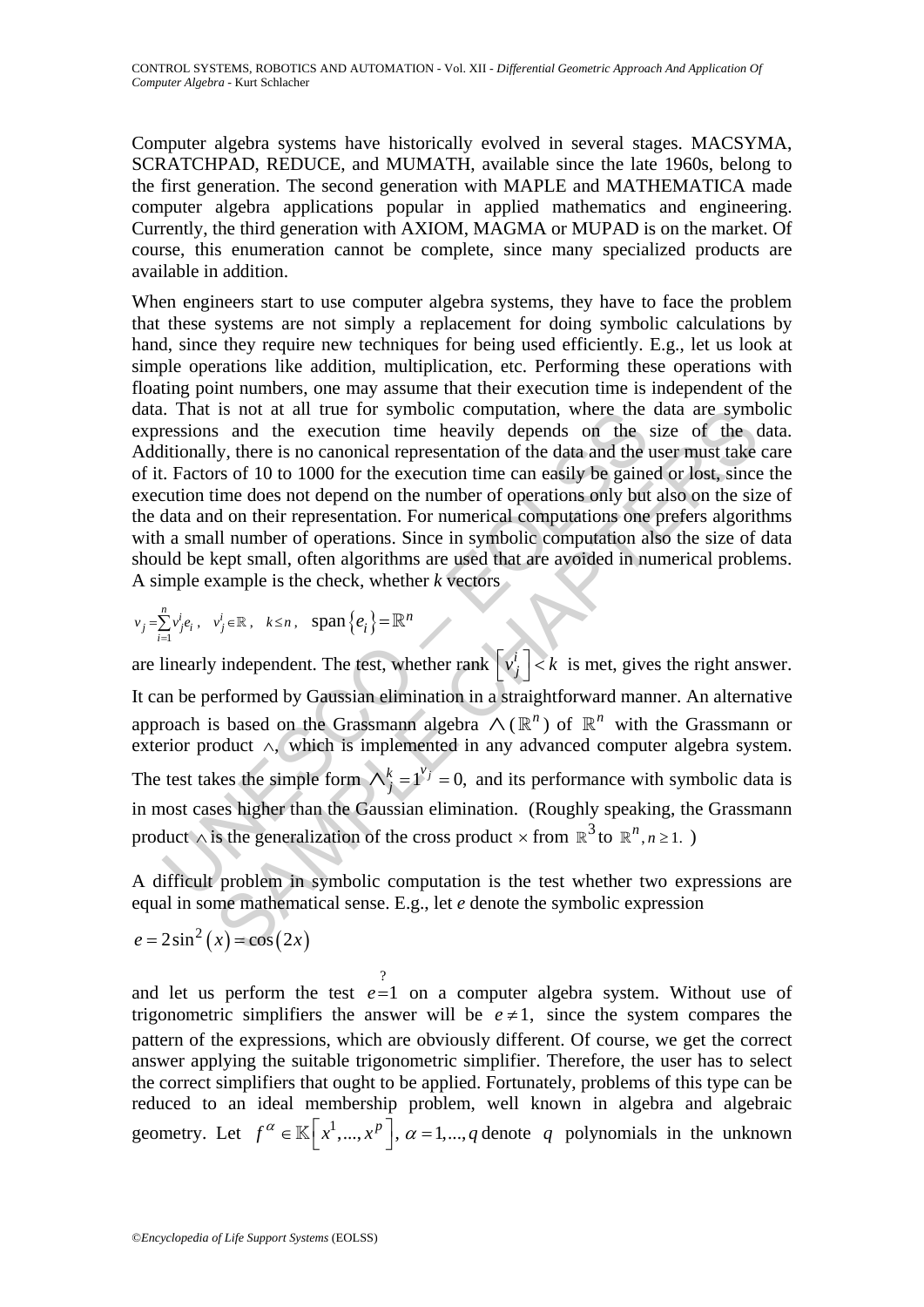$x^{i}$ ,  $i = 1,..., p$  over a field K. We pose the problem, whether a given polynomial *g* is contained in the ideal generated by  $f^{\alpha}$ , or equivalently, whether one can find polynomials  $\lambda_{\alpha}$  such that

$$
g = \sum_{\alpha=1}^{q} \lambda_{\alpha} f^{\alpha}
$$

is met. This problem can be solved reliably with Groebner bases. Let us restate the problem from above. We set

$$
z^1 = \sin(x), \quad z^2 = \cos(x), \quad z^3 = \cos(2x)
$$
  
 $f^1 = (z^1)^2 + (z^2)^2 - 1, \quad f^2 = z^3 - 2(z^2)^2 + 1$ 

and see that  $\lambda_1 = 2, \lambda_2 = 1$  solve the equation

$$
e-1 = 2(z^{1})^{2} + z^{3} - 1 = \lambda_{1} f^{1} + \lambda_{2} f^{2}.
$$

 $=\left(z^1\right)^2 + \left(z^2\right)^2 - 1$ ,  $f^2 = z^3 - 2\left(z^2\right)^2 + 1$ <br>see that  $\lambda_1 = 2, \lambda_2 = 1$  solve the equation<br> $1 = 2\left(z^1\right)^2 + z^3 - 1 = \lambda_1 f^1 + \lambda_2 f^2$ .<br>iously,  $f^1 = f^2 = 0$  implies  $e = 1$ . We will not develop this<br>ough many developers o Obviously,  $f^1 = f^2 = 0$  implies  $e = 1$ . We will not develop this approach further, although many developers of computer algebra packages have to use these algorithms. Since Groebner bases are implemented in any advanced computer algebra system, as well as many powerful algorithms based on Groebner bases, the user can fall back to many powerful simplifiers such that the simplification of "general" expressions with respect to many predefined rules can be performed in a straightforward manner. Nevertheless, one should be aware of the fact that the application of simplifiers is time consuming, and the use of many simplifiers can slow down the programs significantly.

 $+\left(z^2\right)^2 - 1$ ,  $f^2 = z^3 - 2\left(z^2\right)^2 + 1$ <br>  $\frac{1}{4}z^2 - 1 = \frac{1}{4}z^4 + \frac{1}{2}z^2$ .<br>  $\frac{1}{4}z^3 - 1 = \frac{1}{4}z^4 + \frac{1}{2}z^2$ .<br>  $\frac{1}{4}z^3 - 1 = \frac{1}{4}z^4 + \frac{1}{2}z^2$ .<br>  $\frac{1}{4}z^3 - 1 = \frac{1}{4}z^4 + \frac{1}{4}z^2$ .<br>  $\frac{1}{4}z^4 - 1 = \frac{1$ Many problems in symbolic computing, like the simplification of general expressions, are NP-complete. According to our knowledge, the user assistance is the best help to make these difficult problems manageable. E.g., programs should be written in a way that rules for simplifiers can be added or removed by the user, because the decision tree must be cut as early as possible. Nevertheless, the new developments show that the capability of algebra systems in this field has reached a level which is often much higher than the level of even well trained engineers. At present, there are only a few packages available for problems in nonlinear control, but the situation improves fast. The reader will find packages in the WWW, which can deal with many problems in geometric control for explicit systems.

The main idea for the application of computer algebra methods to control problems is based on the possibility to represent dynamic systems as algebraic objects. We present an approach, where dynamic systems describe submanifolds of special manifolds, called jet manifolds, such that standard methods of algebraic computing become available. Therefore, we summarize some mathematical facts concerning regular manifolds, jet manifolds and the application of this theory to special sets of partial differential equations in the following section.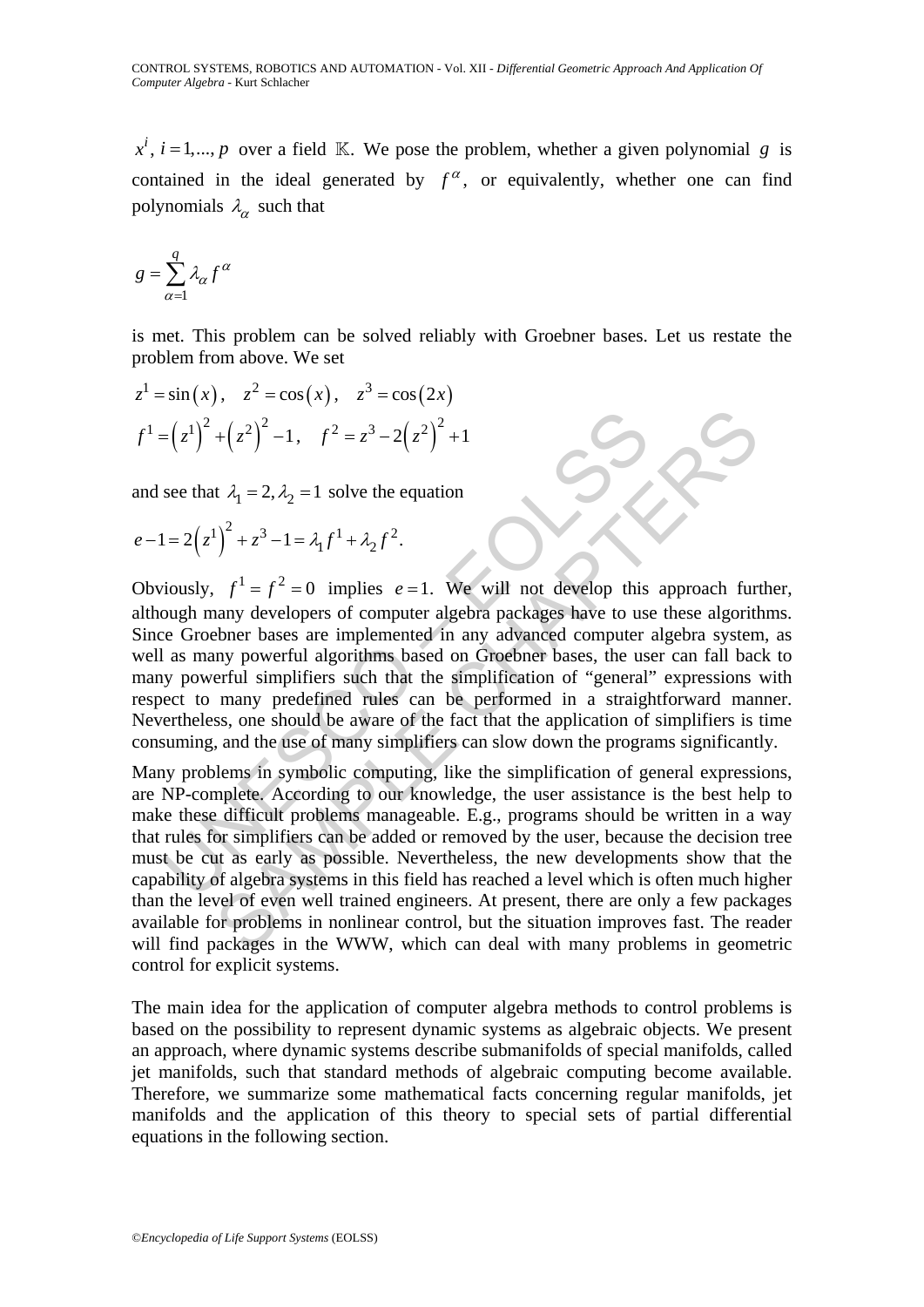#### **3. Some Mathematical Facts**

Computer algebra systems process symbolic, especially algebraic expressions, and roughly speaking they have no knowledge concerning dynamic systems or differential equations. Therefore, one has to convert a control problem to an algebraic problem in such a way that it can be treated by symbolic methods. Jet manifolds are the suitable mathematical tool to express differential equations in an algebraic manner. Before we start with this topic, we summarize some useful notation. To avoid mathematical subtleties, we assume from now on that all functions and maps under consideration are smooth. The reader may consult textbook for further information about the presented topics.

We use the concept of bundles throughout this chapter. A bundle is a triple  $(\mathcal{E}, \pi, \mathcal{B})$ with the total manifold  $E$ , the base manifold  $B$  and the surjective submersion  $\pi: \mathcal{E} \to \mathcal{B}$ . For each point  $x \in \mathcal{B}$ , the subset  $\pi^{-1}(x) = \mathcal{E}_x$  is called the fiber over *x*. All fibers are diffeomorphic to the so called typical fiber. In the finite dimensional case with  $\dim \mathcal{E} = p+q$ ,  $\dim \mathcal{B} = p$  we can introduce adapted coordinates  $(x^{i}, u^{\alpha})$  at least locally,

are the contect of stations unoughout time enterpret. To change in<br>the total manifold  $\mathcal{E}$ , the base manifold  $\mathcal{B}$  and the surj<br> $E \rightarrow \mathcal{B}$ . For each point  $x \in \mathcal{B}$ , the subset  $\pi^{-1}(x) = \mathcal{E}_x$  is called the<br>r otal manifold  $E$ , the base manifold  $B$  and the surjective submer<br>For each point  $x \in B$ , the subset  $\pi^{-1}(x) = \mathbb{F}_x$  is called the fiber over  $x$ .<br>diffeomorphic to the so called typical fiber. In the finite dimensional with the independent coordinates  $x^i$ ,  $i = 1,..., p$  and the dependent ones  $u^{\alpha}, \alpha = 1,..., q$ . Since one always has to choose coordinates to represent a problem in a computer algebra system, we will exclusively take adapted coordinates from now on. Often we will write *E* instead of  $(E, \pi, \mathcal{B})$ , whenever the projection  $\pi$  and the base manifold *B* follow from the context. A section  $\sigma$  of  $E$  is a map  $\sigma : \mathcal{B} \to E$  such that  $\pi \circ \sigma = id_{\mathcal{B}}$  is met, where id<sub>*B*</sub> denotes the identity map on  $\beta$ . We do not require that a section  $\sigma$  exists globally and write for the set of all sections  $\Gamma(\mathcal{E})$ . From now on, we use Latin indices for the independent and Greek indices for the dependent variables.

Let *M* be a smooth *m*-dimensional manifold, then the tangent bundle  $\mathcal{T}(M)$  and the cotangent bundle  $T^*$   $(M)$  are well known examples of bundles in engineering. Using local coordinates, we write

$$
v^{i}(x)\partial_{i}\in\Gamma(\mathcal{T}(\mathcal{M}))\,,\quad \omega_{i}(x)\mathrm{d}x^{i}\in\Gamma(\mathcal{T}^{*}(\mathcal{M}))\,,\quad i=1,...,m
$$

for sections of  $\mathcal{I}(\mathcal{M})$ ,  $\mathcal{T}^*(\mathcal{M})$ , where we applied already the Einstein convention for sums to keep the formulas short and readable. Furthermore, we have  $v^i, \omega_i \in C^\infty(\mathcal{M})$ with the set  $C^{\infty}(\mathcal{M})$  of smooth functions  $\mathcal{M} \to \mathbb{R}$ . From these bundles one derives further bundles, like the exterior *k*-form bundle  $\wedge_k^* (\mathcal{M})$  or other tensor bundles. We denote the exterior algebra over *M* by  $\wedge^*(M)$ ,  $d: \wedge_k^*(M) \to \wedge_{k+1}^*(M)$  is the exterior derivative and  $i: \mathcal{T}(\mathcal{M}) \times \wedge_{k+1}^* (\mathcal{M}) \to \wedge_k^* (\mathcal{M})$  is the interior product written as  $i_{x}(\omega)$  with  $X \in \mathcal{T}(\mathcal{M})$  and  $\omega \in \wedge_{\kappa+1}^{*}(\mathcal{M})$ . The symbol  $\wedge$  denotes the exterior product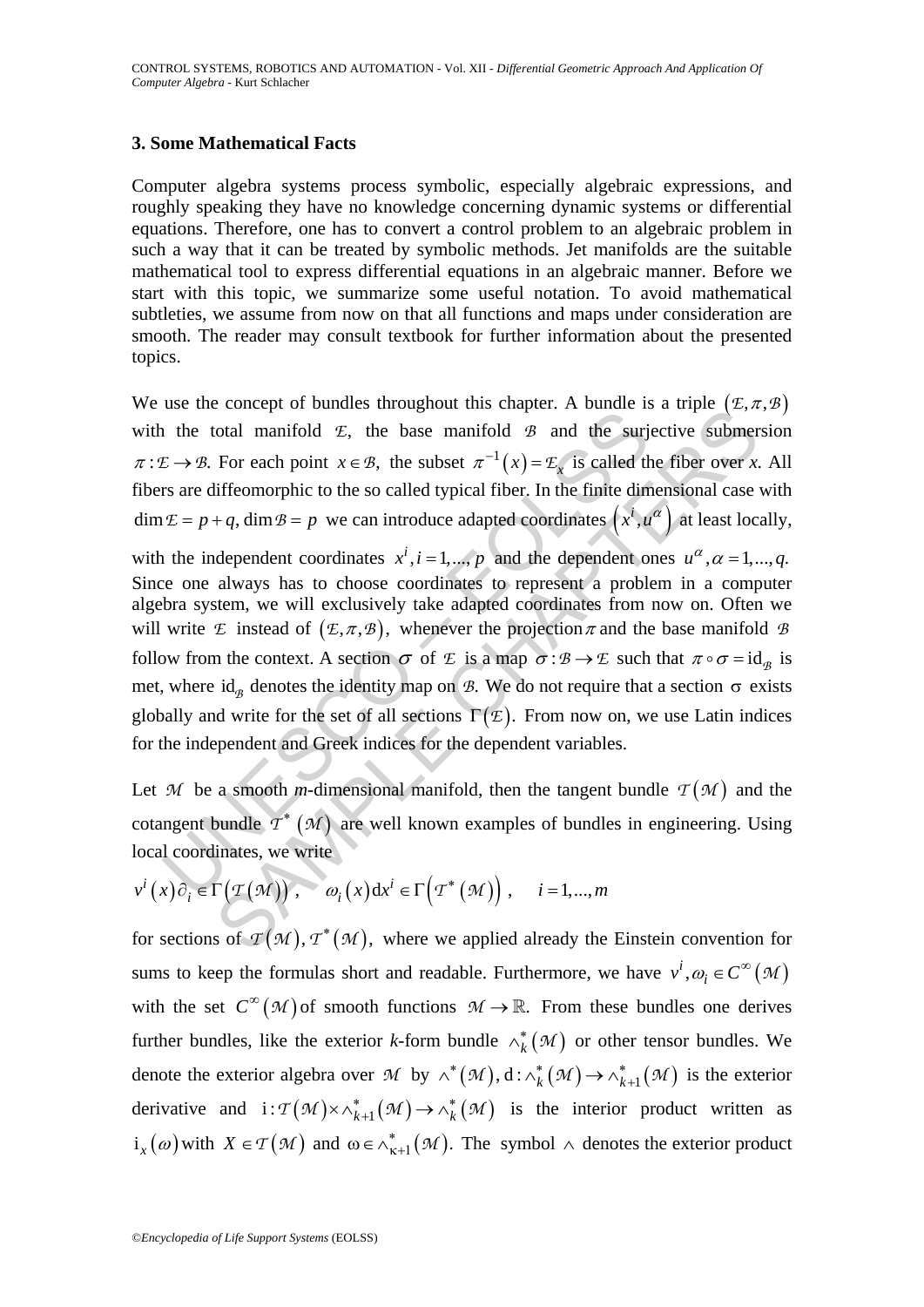of Grassmann product of the exterior algebra  $\wedge^* ( M )$ . The Lie derivative of  $\omega \in \wedge^* (\mathcal{M})$  along the field  $f \in \Gamma(\mathcal{T}(\mathcal{M}))$  is written as  $f(\omega)$ , whereas for the Lie derivative of a vector field  $g \in \Gamma(\mathcal{T}(\mathcal{M}))$  along f the bracket notation  $[f, g]$  is used. The *k*-fold repeated Lie bracket is denoted by  $\text{ad}_f^k(g)$  with  $\text{ad}_f(g) = [f.g]$  and  $ad_f^{k+1}(g) = [f, ad_f^k(g)]$ . One can define also the exterior product  $\wedge$  of tangent vectors, in this case we denote the corresponding *k*-vector bundle by  $\wedge_k (\mathcal{M})$  and the algebra by  $\land$   $(\mathcal{M})$ .

In order to apply computer algebra methods to control problems we represent dynamic systems as submanifolds of special manifolds, called jet manifolds. Particularly, if these submanifolds are described by polynomial equations, one can use algebraic tools like Groebner bases for their investigations. Therefore, we give now a short introduction to jet manifolds, followed by a discussion of submanifolds. We discuss the problem of formal integrability and show its connection to the Theorem of Frobenius, which is well known in non linear control.

#### **3.1 Jet Manifolds**

Let *f* be a smooth section of the bundle  $(E, \pi, \mathcal{B})$ . The *k*<sup>th</sup> order partial derivatives of *f* will be denoted by

$$
\frac{\partial^k}{\partial_1^{j_1} \cdots \partial_p^{j_p}} f^{\alpha} = \partial_j f^{\alpha} = f^{\alpha}_{j}, \quad \partial_i = \frac{\partial}{\partial x^{i}}
$$

The same state of special manifolds, called jet manifolds. Prainfolds are described by polynomial equations, one can use a<br>teher bases for their investigations. Therefore, we give now a shanarifolds, followed by a discuss submanifolds of special manifolds, called jet manifolds. Particularly, if the submanifolds of special manifolds, called jet manifolds. Particularly, if the substants for their investigations. Therefore, we give now a shor with  $J = j_1, ..., j_p$ , and  $k = #J = \sum_{i=1}^p j_i$ . *J* is nothing else than an ordered multi-index. The special index  $J = j_1, ..., j_p$ ,  $j_i = \delta_{ik}$  will be denoted by  $1_k$  and  $J + 1_k$  is a shortcut for  $j_i + \delta_{ik}$  with the Kronecker symbol  $\delta_{ik}$ . Let  $(x^i, u^\alpha)$  be adapted coordinates and *f* be a smooth section of  $E$ , then we can extend  $f$  to a map  $j(f) = j^{1}(f): x \rightarrow (x^{i}, f^{\alpha}(x), \partial_{i} f^{\alpha}(x))$ , the first jet of f. One can show that the set of all first jets of sections  $\Gamma(\mathcal{E})$  is contained in a differentiable manifold, denoted by  $J^1(\mathcal{E})$ , whose structure is derived from this set. An adapted coordinate system of  $\mathcal{E}$ induces an adapted system on  $J^1(\mathcal{E})$ , which is denoted by  $(x^i, u^\alpha, u^\alpha_1)$  with the *pq* new coordinates  $u_{1_i}^{\alpha}$ . The manifold  $J^1(\mathcal{E})$  has two natural projections,  $\pi^1: J^1(\mathcal{E}) \to \mathcal{B}$ and  $\pi_0^1 : J^1(\mathcal{E}) \to \mathcal{E}$  with  $\pi \left( j^1(f(x)) \right) = x$  and  $\pi_0^1 \left( j^1(f(x)) \right) = f(x)$ , which correspond to the bundles  $(J^1(\mathcal{E}), \pi, \mathcal{B})$  and  $(J^1(\mathcal{E}), \pi_0^1, \mathcal{E})$ . It is worth mentioning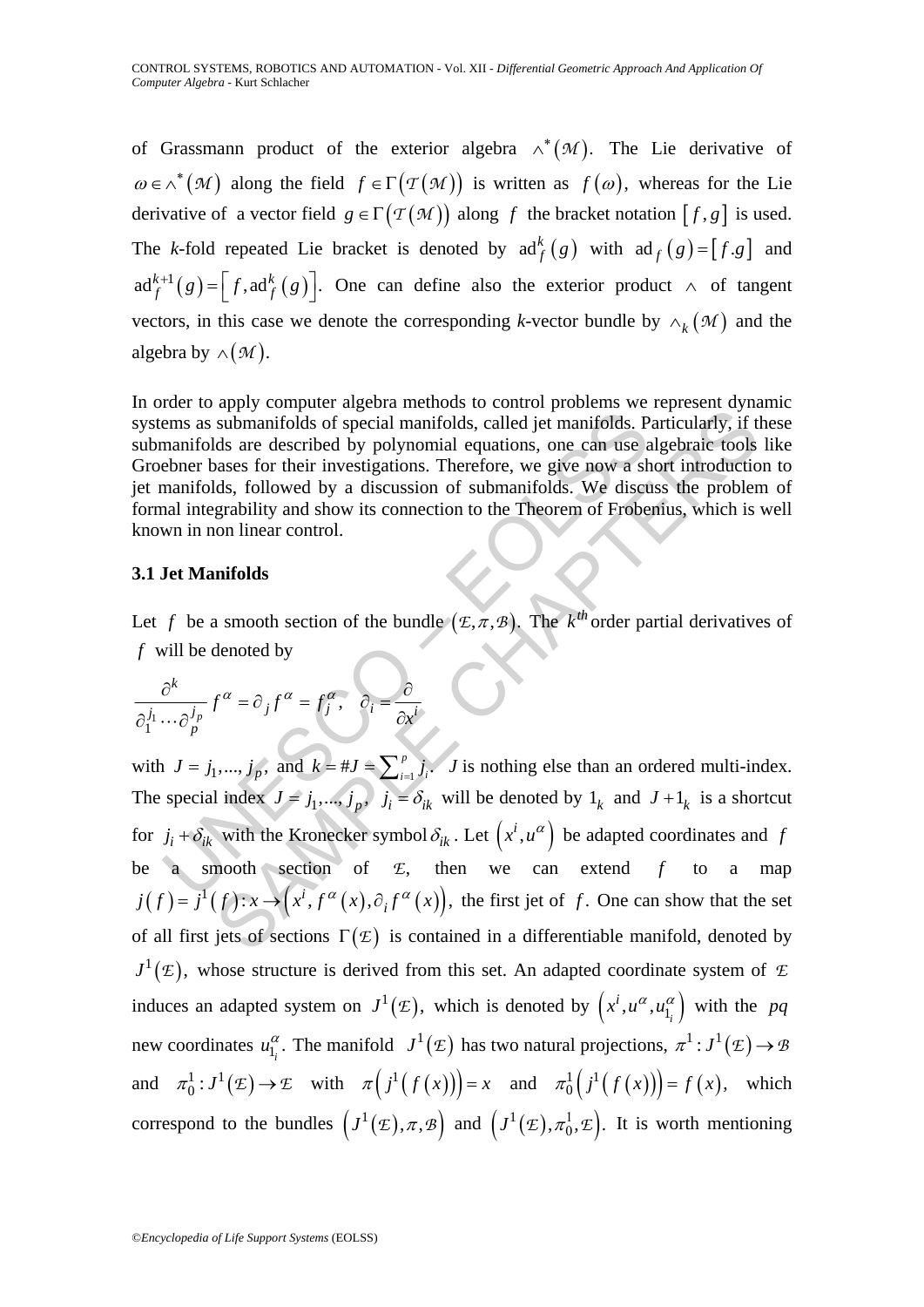that a section *f* of these bundles is not necessarily the first jet  $j^1(\sigma)$  of a section  $\sigma$  of since those sections must meet the relations  $\partial_i f^{\alpha} - f_{1_i}^{\alpha} = 0$ . Analogously to the first jet of a section f, we define the  $n^{\text{th}}$ -jet  $j^n(f)$  of  $f$  by  $j^{n}(f) = (x^{i}, f^{\alpha}(x), \partial_{J} f^{\alpha}(x))$ ,  $\# J = 1,...n$ . The  $n^{\text{th}}$ -jet manifold  $J^{n}(E)$  of  $E$ may be considered as a container for  $n^{\text{th}}$  -jets of sections of  $\mathcal{E}$ . Furthermore, an adapted coordinate system of  $E$  induces an adapted system on  $J^n(E)$  with  $(x^i, u^{(n)})$  and  $u^{(n)} = u_J^{\alpha}$ ,  $a = 1,..., q, \# J = 0,..., n$ . The natural projections and the corresponding bundles are given by

$$
\pi^n : J^n(\mathcal{E}) \to \mathcal{B}, \quad (J^n(\mathcal{E}), \pi^n, \mathcal{B})
$$
\n
$$
\pi^n_m : J^n(\mathcal{E}) \to J^m(\mathcal{E}), \quad (J^n(\mathcal{E}), \pi^n_m, J^m(\mathcal{E}))
$$
\nfor  $m = 1, ..., n-1$  with  $\pi(j^1(f(x))) = x$  and  $\pi^n_m(j^n(f(x))) = j^m(f(x))$ . To simplify certain formulas later on, we set  $J^0(\mathcal{E}) = \mathcal{E}, J^1(\mathcal{E}) = J(\mathcal{E})$ .\n\nTo **ACCESS ALL THE 29 PAGES OF THIS CHAPTER**, **Click here**\n\nBibliography\nW.M. Boothby, 1986, *An Introduction to Differentiable Manifolds and Riemannian Geometry*, Academic Press, Inc., Orlando, USA, [A mathematical introduction to the basics of differential geometry] D. Cox and J. Little and D. OShea, 1998, *Using Algebraic Geometry*, Springer, [An introduction to algebraic computer, algebraic computing and Groebner bases]\nA. Isidori, 1995, *Nonlinear Control Systems*, Springer, London, UK, [The first standard textbook on

certain formulas later on, we set  $J^0(\mathcal{E}) = \mathcal{E}, J^1(\mathcal{E}) = J(\mathcal{E})$ 

- -
- -

# TO ACCESS ALL THE **29 PAGES** OF THIS CHAPTER, Click here

#### **Bibliography**

W.M. Boothby,1986, *An Introduction to Differentiable Manifolds and Riemannian Geometry,* Academic Press, Inc.,Orlando, USA, [A mathematical introduction to the basics of differential geometry]

D. Cox and J. Little and D. O'Shea, 1998, *Using Algebraic Geometry*, Springer, [An introduction to algebraic geometry, algebraic computing and Groebner bases]

A. Isidori, 1995, *Nonlinear Control Systems*, Springer,London, UK,[The first standard textbook on geometric control and its applications]

A. Kugi and K. Schlacher and R. Novak, 1999,Software *Package*: *Non-linear Affine-Input Control Systems*,Maple-Applications Center, Engineering, Control, http://www.maplesoft.com,[A computer algebra package for the geometric control of nonlinear systems]

H. Nijmeijer and A. van der Schaft, 1990, *Nonlinear Dynamical Control Systems*,Springer,New York, [A standard textbook on geometric control and its applications including mechanical nonlinear control systems

J.F. Pommaret,1978, *Systems of Partial Differential Equations and Lie Pseudogroups*,Gordon and Breach Science Publishers, New York, USA,[A textbook on geometric and algebraic methods for partial differential equations]